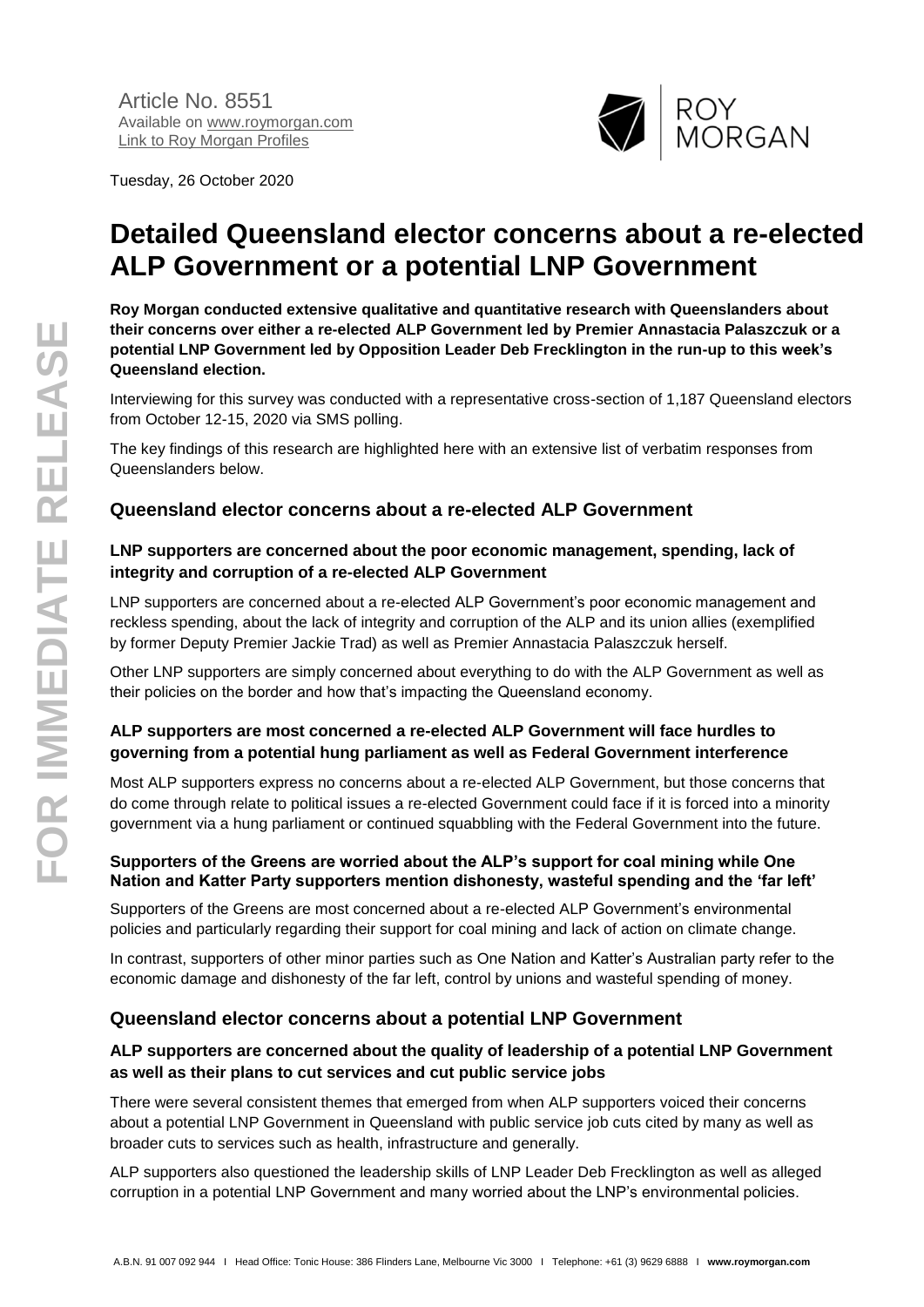## **LNP supporters biggest concern about an LNP Government is Frecklington's leadership**

Unsurprisingly, most LNP supporters said they had no concerns about a potential LNP Government, but the concerns that did come through from supporters were those questioning the leadership abilities of Deb Frecklington as well as the related issue of the LNP not being ready to govern and being inexperienced.

## **Supporters of the Greens express concern about the LNP's environmental policies while One Nation and Katter Party supporters are worried about their leadership**

Supporters of minor parties such as the Greens brought up the LNP's support of coal mining and their environmental policies as a concern while supporters of One Nation and Katter's Australian Party brought up Deb Frecklington's leadership – or lack of it.

#### **Michele Levine, CEO Roy Morgan, says the ALP Government in Queensland is benefiting from the emergency Federal support provided to cushion the blow from COVID-19 and is favoured to retain Government at this week's election:**

*"The support provided by the Federal Government in the form of JobKeeper and increased JobSeeker payments, as well as the ban on rental evictions and the deferral of mortgage payments for those in financial hardship, has provided a great deal of support for the Queensland economy this year that gives the ALP Government the edge as it seeks re-election.*

*"These measures mean the full economic impact of COVID-19 has yet to be truly felt in Queensland and offer something of a 'false economy' that will run out in mid-2021 – well after this year's election.*

*"However, there are still key concerns that are raised about a re-elected ALP Government. LNP supporters are concerned about the economic management of the ALP and the potential for excessive and wasteful spending. LNP supporters also raised the spectre of corruption following the demotion of former Deputy Premier Jackie Trad under pressure due to an investigation by the Crime & Corruption Commission (CCC).*

*"In contrast ALP supporters are most concerned about the potential for Federal Government interference to frustrate the ability of the State ALP Government to govern and enact it's policies.*

*"The biggest concerns ALP supporters have about a potential LNP Government is the expected cuts to the public service which will also mean the loss of jobs. Several respondents mentioned concern for their own job if an LNP Government were elected.*

*"The other issue raised about an LNP Government is the lack of experience on the opposition benches and questions about LNP Leader Deb Frecklington's leadership skills. Frecklington's leadership abilities were not only raised by ALP supporters but were also the main issue put forward by LNP voters who plan on voting for her regardless.*

*"For a detailed analysis of this week's Queensland Election and what is driving the electorate in the sunshine state I encourage readers to [listen to this interview I had with the ABC's 'Matters](https://www.abc.net.au/radio/programs/matters-of-state/what-voters-fear-most-about-lnp-or-labor-after-qld-election/12808194) of State' that explores the state of the race and the latest Roy Morgan Queensland polling results."* 

Interviewing for this survey was conducted with a representative cross-section of 1,187 Queensland electors from October 12-15, 2020 via SMS polling. Electors were asked: *'What, if anything, concerns you about a reelected ALP Government?'* or *'What, if anything, concerns you about a potential LNP Government?'*

**Click here to listen to the full interview between Roy Morgan CEO Michele Levine and ABC's Matters of State from 3:40: [https://www.abc.net.au/radio/programs/matters-of-state/what-voters-fear-most](https://www.abc.net.au/radio/programs/matters-of-state/what-voters-fear-most-about-lnp-or-labor-after-qld-election/12808194)[about-lnp-or-labor-after-qld-election/12808194](https://www.abc.net.au/radio/programs/matters-of-state/what-voters-fear-most-about-lnp-or-labor-after-qld-election/12808194)**

#### **For further information:**

| Contact         | <b>Office</b>   | <b>Mobile</b>   |
|-----------------|-----------------|-----------------|
| Gary Morgan:    | +61 3 9224 5213 | +61 411 129 094 |
| Michele Levine: | +61 3 9224 5215 | +61 411 129 093 |

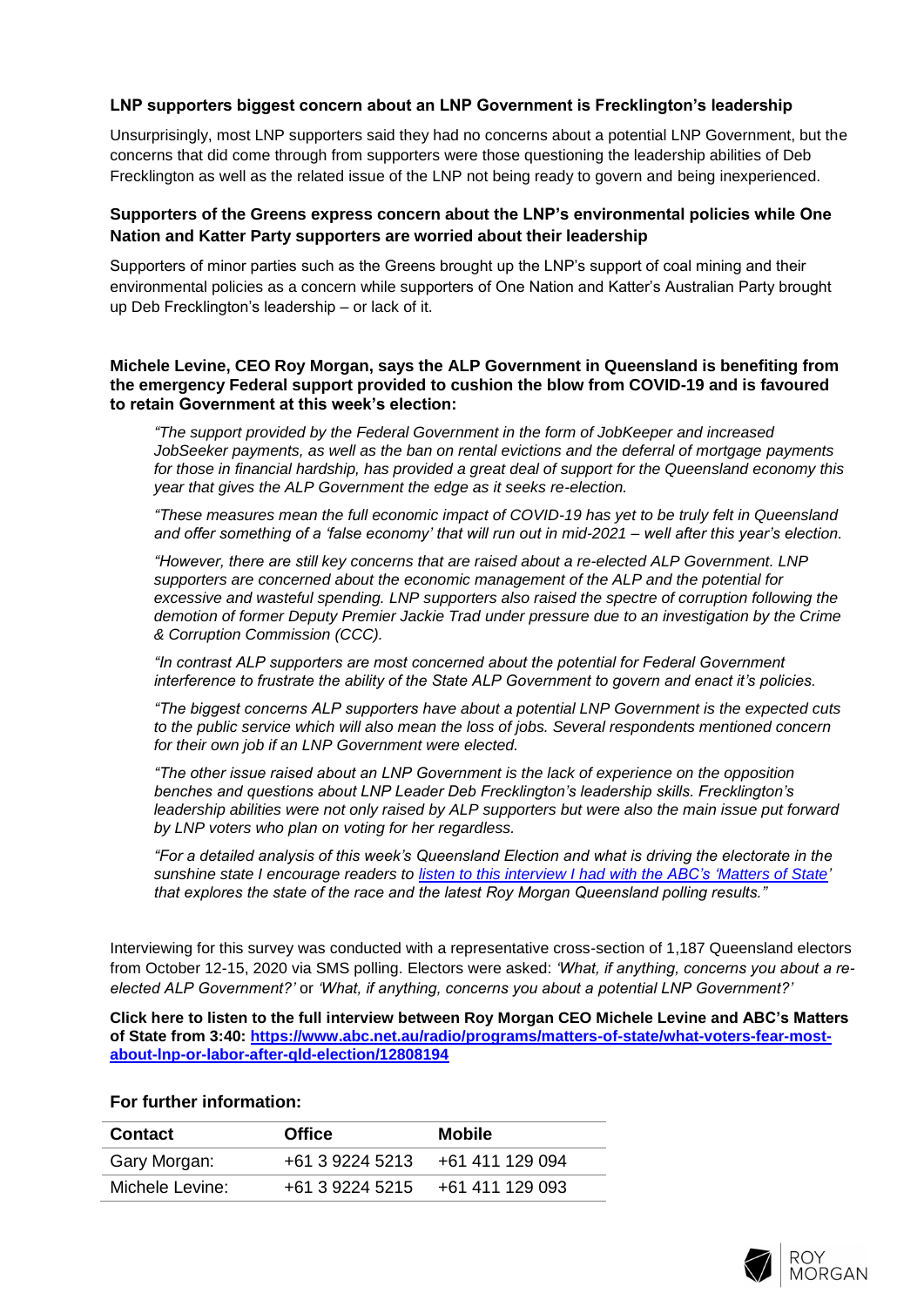#### **ALP supporters are concerned about the quality of leadership of a potential LNP Government as well as their plans to cut services and cut public service jobs**

There were several consistent themes that emerged from when ALP supporters voiced their concerns about a potential LNP Government in Queensland with public service job cuts cited by many as well as broader cuts to services such as health, infrastructure and generally.

ALP supporters also questioned the leadership skills of LNP Leader Deb Frecklington as well as alleged corruption in a potential LNP Government and many worried about the LNP's environmental policies.

Public Service job cuts, wage cuts

*'Public service job cuts'*

*'Loss of jobs. Last time LNP was in power Campbell Newman said he was going to sack all school cleaners. All 5,000 of us – we're essential workers!'*

*'As a public servant every time the LNP are in power jobs are at risk'*

*'Wages being cut and jobs being lost'*

*'I work for state government so LNP often take away our conditions and offer less salary'*

*'Job cuts'*

*'Cuts to jobs, ingrained racism and misogyny'*

*'Front line staff cuts, government staff cuts'*

*'Sacking public servants'*

*'They will cut jobs and vote for lower wages'*

*'They will sack workers all over again'*

Cutting services – health, infrastructure, cost cutting generally

*'Cuts to public sector and reduced infrastructure spending'*

*'Cuts to health and education'*

*'Budget cuts and conservative social policy'*

*'Cuts in public sector services especially healthcare'*

*'Cutting funds to the community sector'*

*'Winding back services and reduced spending on infrastructure'*

*'Infrastructure spending will cease or drop dramatically'*

*'Further cuts in essential services'*

*'The cuts it will make to the public service and other public institutions, and that they will rush to pull down too quickly all the protections we have had during COVID'*

*'Cutting the public service and reducing services to the public'*

Everything – the Leader! Poor leadership, negativity. No policy, no leader.

*'Deb Frecklington appears to be stupid'*

*'The leader and corruption'*

'Deb Frecklington is not a strong leader. She is annoying to listen to and only spouts the opinions of *others'*

*'I think Deb Frecklington is a bully who will slash funding to essential services'*

*'Who even is Deb Freckles?'*

*'The leader!'*

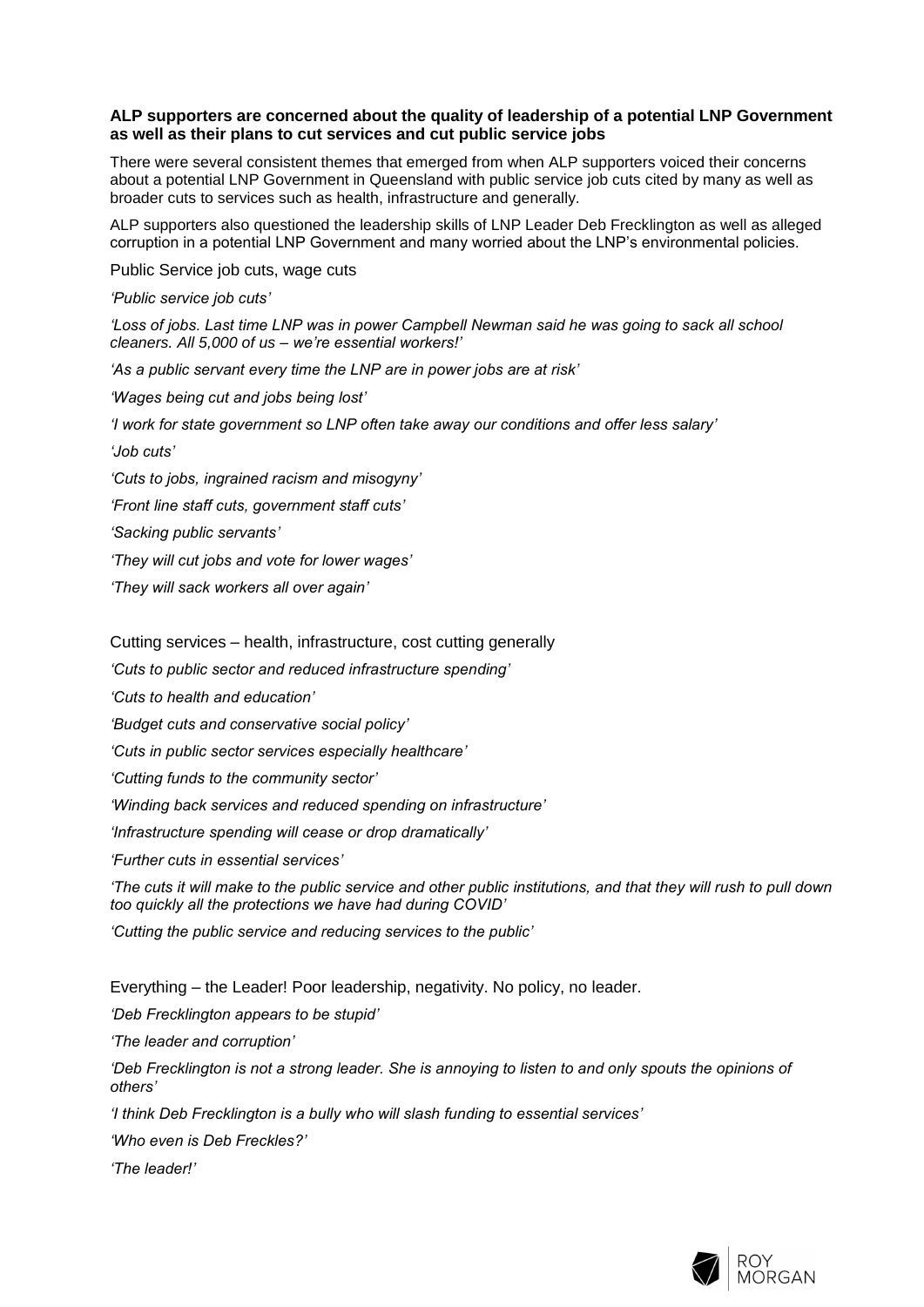*'Deb was responsible for many of the cuts during the Campbell Newman era and I'm fearful of those days returning'*

- *'They don't have a strong leader'*
- *'The leader'*
- *'Lack of direction and too much negativity'*
- *'They have no leadership'*
- *'Deb Frecklington. Can't stand her'*
- *'Deb Frecklington and the LNP plans'*
- *'Campbell Newman all over again'*
- *'Anything would be better than Deb Frecklington'*
- *'Deb Frecklington is a poor leader'*
- *'Dishonesty and poor management and leadership'*
- *'I don't trust the LNP leader'*
- *'Their lack of realistic policies'*

#### Corruption

- *'Rife corruption'*
- *'Corruption. Deforestation. Climate change and the Great Barrier Reef'*
- *'The LNP are generally corrupt and Morrison's endorsement is more reason to be turned off the LNP'*
- *'Corruption, racism, cronyism'*
- *'General ineptitude. Corruption. Out of touch and lack credibility.'*
- *'Corrupt behaviour'*
- *'Corruption and inability to govern'*
- *'Increased corruption'*
- *'Everything. Service cuts, increased racism. Corruption'*
- *'Coal mining. Climate change. Corruption'*
- *'Corruption and climate change denial'*
- *'They favour big business and big earners'*
- *'LNP are only there for rich people'*

#### Environmental policies

- *'Lack of environmental policy'*
- *'No action on climate change'*
- *'Lack of climate policy or concerns about climate'*
- *'Investing in coal and oil'*
- *'A total disregard for environmental concerns. No future plans for alternative energy industry'*
- *'Their attitude to climate change'*
- *'Climate change, jobs and environmental policies'*
- *'Lack of good environmental policies and close association with Clive Palmer and Pauline Hanson' 'Climate change denial'*

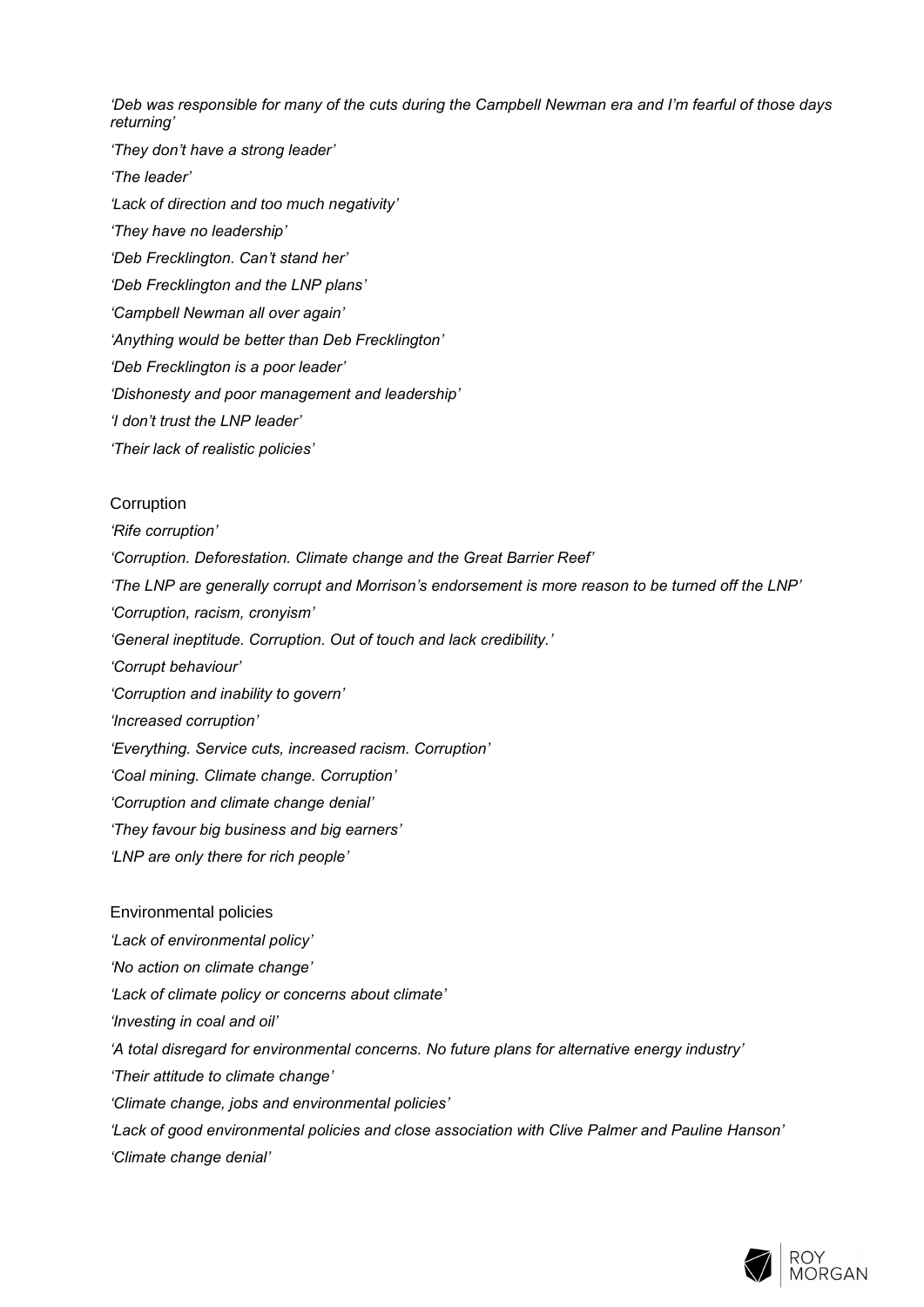#### **LNP supporters biggest concern about an LNP Government is Frecklington's leadership**

Unsurprisingly, most LNP supporters said they had no concerns about a potential LNP Government, but the concerns that did come through from supporters were those questioning the leadership abilities of Deb Frecklington as well as the related issue of the LNP not being ready to govern and being inexperienced.

*'Nothing'* or *'Nothing at all'* – most LNP supporters

*'The leader' 'Leadership skills' 'Leadership turmoil' 'Deb Frecklington' 'The LNP leader' 'Lack of leadership' 'Deb Frecklington has to be strong and really step up to the plate to overcome the damage done by Labor financially, socially, appalling abortion bill, loss of freedoms, dictatorial handling of COVID.' 'Poor leadership' 'Not loyal to leader Deb Frecklington' 'Inexperienced ministers' 'Lack of experience but they would still be better than this ALP mob' 'Inexperience and bugger all policy' 'That they will turn as bad as the Labor/Green alliance' 'Anything would be better than the current Labor Party. The family dog could do a better job'*

## **Supporters of the Greens express concern about the LNP's environmental policies while One Nation and Katter Party supporters are worried about their leadership**

Supporters of minor parties such as the Greens brought up the LNP's support of coal mining and their environmental policies as a concern while supporters of One Nation and Katter's Australian Party brought up Deb Frecklington's leadership – or lack of it.

Coal mining – environmental policies

*'Affiliation with big mining companies'*

*'Environmental mismanagement; destruction of the public service and education system'*

*'Influence of big corporations and mining'*

*'Their coal mining policies'*

*'Coal mining and climate change policies'*

*'Their refusal to appropriately address climate change'*

*'Only that environmental policies aren't on their agenda'*

*'Mining royalties'*

*'Climate change denial'*

No leadership, a weak leader, Deb Frecklington

*'No stability or leadership'*

*'Weak leader. Silly election offers'*

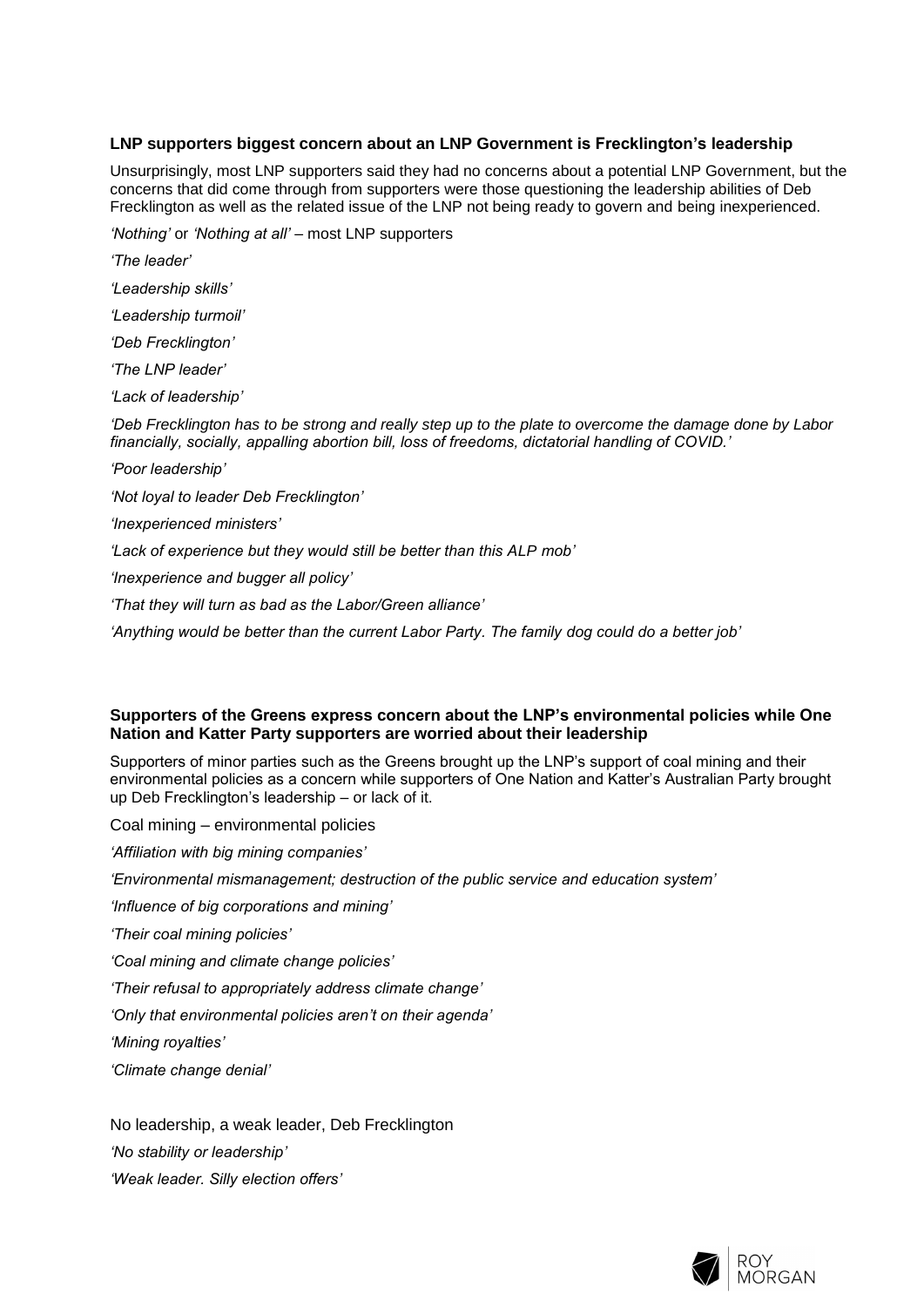*'Not up to governing'*

*'The leader, Deb Frecklington does not come across as wanting to work for the people of Queensland'*

*'Deb Frecklington is way too critical of the current government'*

*'The credibility of the leader'*

*'Not sure Deb Frecklington is the right person to be the Premier of Queensland'*

*'The lack of leadership'*

*'Corrupt and in it to line their own pockets'*

#### **LNP supporters are concerned about the poor economic management, spending, lack of integrity and corruption of a re-elected ALP Government**

LNP supporters are concerned about a re-elected ALP Government's poor economic management and reckless spending, about the lack of integrity and corruption of the ALP and its union allies (exemplified by former Deputy Premier Jackie Trad) as well as Premier Annastacia Palaszczuk herself.

Other LNP supporters are simply concerned about everything to do with the ALP Government as well as their policies on the border and how that's impacting the Queensland economy.

The ALP itself and the union influence

*'The ALP's total ineptitude on all issues'*

*'The union influence'*

*'Labor's leftist leanings'*

*'Union power'*

*'The fact the state has been stagnant under the ALP'*

*'ALP has never in the history of Queensland been able to get the economy really moving. All they ever did was shift the goal posts around, create false records and spend money on their own future'*

*'I don't like the ALP member for my area'*

*'ALP will do nothing for the next few years just like it has done nothing in the past'*

*'Union control and arrogance'*

*'I heard a union official saying they will appoint the cabinet, not the Premier. What arrogance from unelected people'*

*'They are hopeless with finances and are controlled by the unions'*

Queensland borders remaining closed

*'The borders'*

*'The borders won't open'*

*'They won't open the borders'*

*'Their border control'*

*'The closed borders'*

*'The border closure'*

*'Borders not re-opening and our economy'*

Poor economic management/ Spending/ The accumulation of debt

*'Wasting money'*

*'Spending and higher debt'*

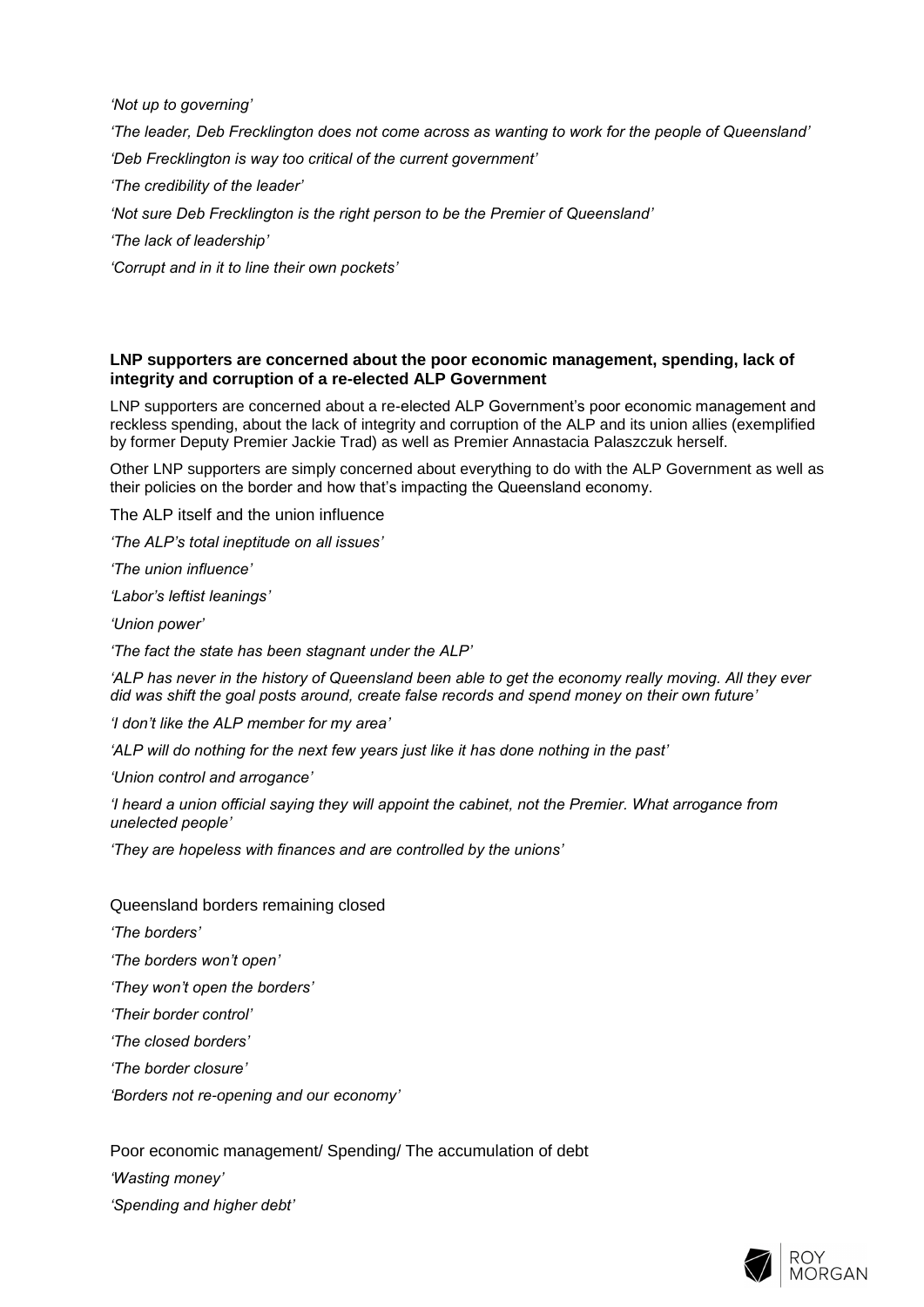*'Reckless spending' 'Financial mismanagement and the bloated size of the public service' 'The growth of the public service' 'Over-spending. Too many public servants' 'Taxes and state finances' 'Putting up taxes' 'Not enough spending in the country' 'The amount of debt we're in'*

Lack of integrity/Corruption *'Corruption and debt' 'Broken promises. Corruption and nepotism' 'Debt and corruption' 'Their lack of integrity' 'Don't want to be run by a corrupt government' 'Corruption and heavy influence of the unions' 'Corruption in cabinet ministers like Jackie Trad' 'Corruption within the party – i.e. Trad and cross-river rail' 'Dishonesty. Kick-backs. Insider information. MPs not resigning when found to be doing the wrong thing like Jackie Trad.' 'It's a do-nothing government. Also, it's corrupt'*

The Premier – Annastacia

*'I do not trust Annastacia to be able to fix all the problems she has created in Queensland'*

*'The arrogance of the Premier'*

*'The Premier'*

*'The lying Premier'*

*'The Premier is a hypocrite pandering to the rich and famous and cares not for ordinary people'*

*'Palaszczuk herself. Selling out Queensland to foreign influence and ownership'*

*'The Premier and all that Labor stands for'*

*'That Annastacia will still be in charge here'*

*'I don't trust the Premier'*

*'How the Premier and the Chief Medical Officer treated the very ill'*

*'Gross financial mismanagement and a megalomaniac Premier who is dumb. The Government only cares about Far North Queensland in an election year'*

*'The Premier and all that Labor stands for'*

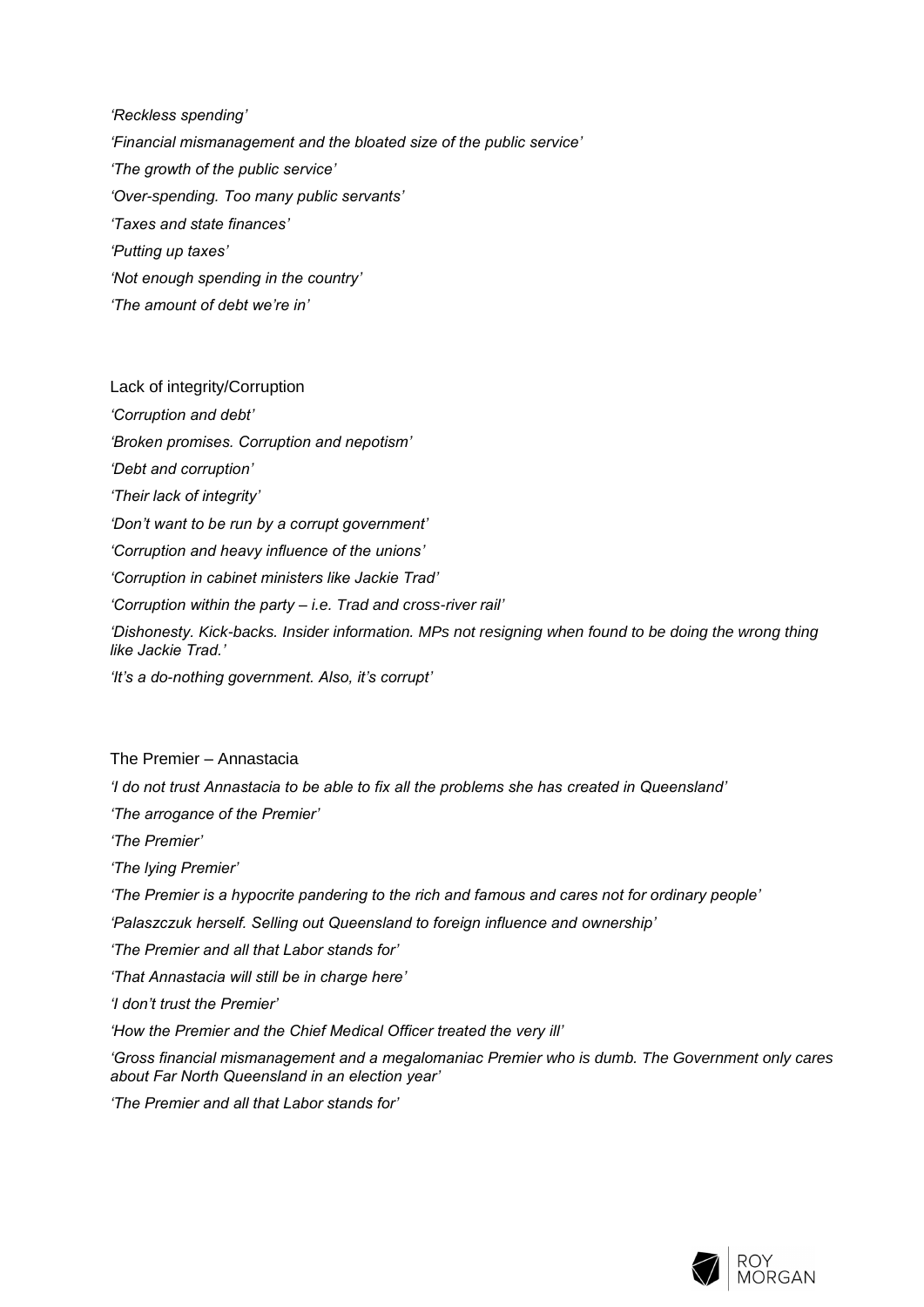#### **ALP supporters are most concerned a re-elected ALP Government will face hurdles to governing from a potential hung parliament as well as Federal Government interference**

Most ALP supporters express no concerns about a re-elected ALP Government, but those concerns that do come through relate to political issues a re-elected Government could face if it is forced into a minority government via a hung parliament or continued squabbling with the Federal Government into the future.

*'Nothing!'* – mentioned by most ALP supporters

*'Nothing – I'm concerned if they don't get re-elected'*

*'A hung Parliament'*

*'I hope they will have a stable majority'*

*'That they have a clear majority'*

*'Getting a majority'*

*'Stability, after a couple of terms in office governments have a tendency to self-destruct'*

*'Not having an ALP Federal Government'*

*'They will get screwed by the Federal Coalition'*

*'That the Federal Government seems to favour their own party and deprive the Labor states of support to allow for good governance'*

*'A poor relationship with the sitting Federal Government'*

*'That they will be bullied by the Prime Minister'*

*'Lesser of two evils – but by a small margin'*

#### **Supporters of the Greens are worried about the ALP's support for coal mining while One Nation and Katter Party supporters mention dishonesty, wasteful spending and the 'far left'**

Supporters of the Greens are most concerned about a re-elected ALP Government's environmental policies and particularly regarding their support for coal mining and lack of action on climate change.

In contrast, supporters of other minor parties such as One Nation and Katter's Australian party refer to the economic damage and dishonesty of the far left, control by unions and wasteful spending of money.

Support for coal mining/ Environmental policies/ Climate change

*'Adani, new coal mines, lack of conservation policies'*

*'Inaction on climate change'*

*'Their policies to act on climate change aren't ambitious enough, although still vastly preferable to the LNP coalition'*

*'Their continued backing of the coal industry'*

*'Mines'*

*'Not enough action on the environment or climate change'*

*'They're minerals councils shills'*

*'Adani'*

*'Their policy of approving new coal mines and extending existing coal mines'*

*'The environment being destroyed by coal mining – especially Adani'*

*'They need to focus more decisively on climate change and renewables'*

*'Approving coal mines'*

Dishonesty/ The far left/ Wasting money spending/ Too much debt/ Border closure

*'They have sold assets and continue to run us into debt – even before COVID'*

*'They are controlled by the far left'*

*'Financial ruin'*